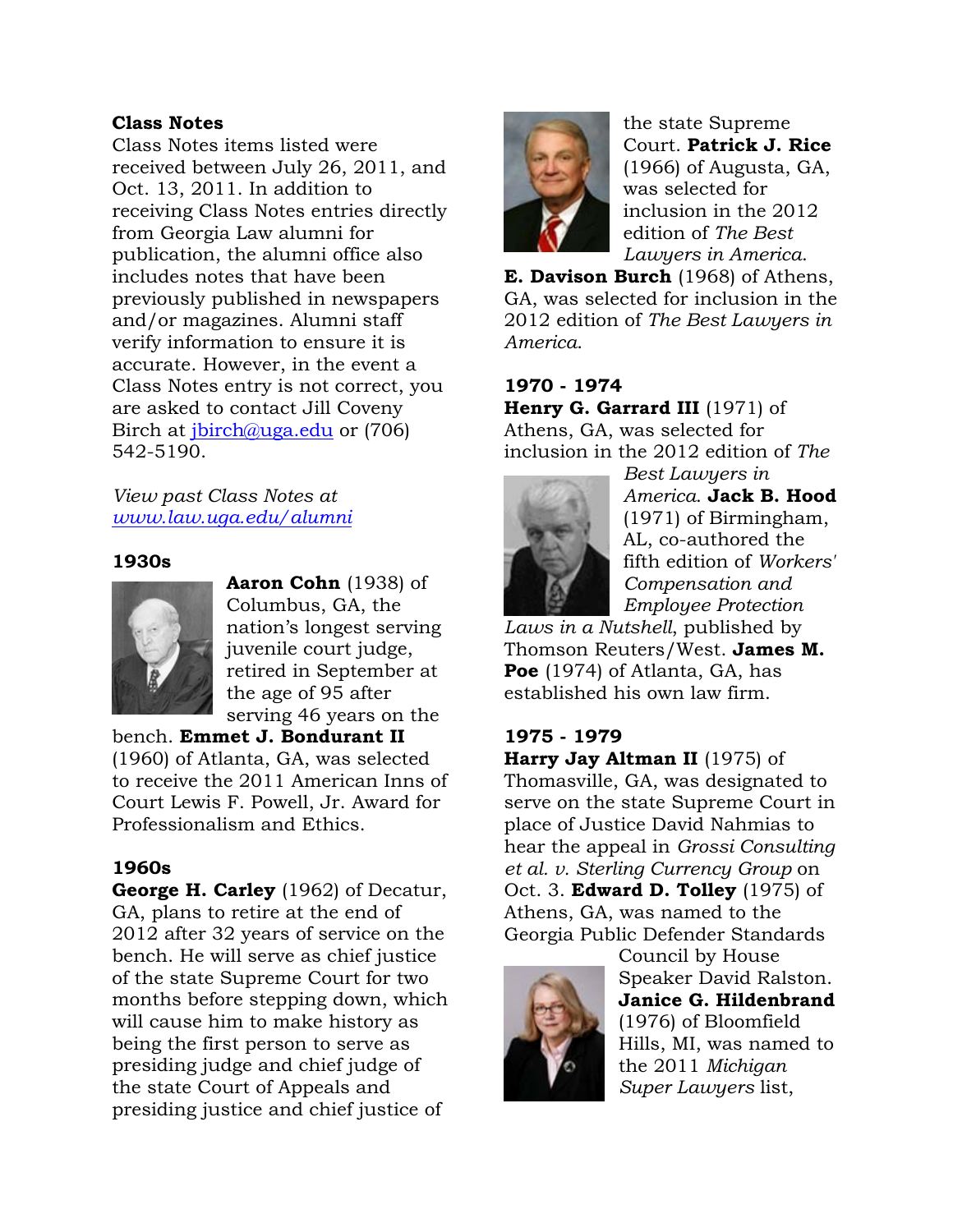which makes this the fifth time she has been chosen for this honor. **M. Steven Heath** (1977) of Athens, GA, has joined the firm Cowsert & Avery. **Andrew J. Hill III** (1977) of Athens, GA, was selected for inclusion in the 2012 edition of *The* 



*Best Lawyers in America*. **Robert F. Mumford** (1978) of Conyers, GA, was selected for the Immigration Enforcement Review Board by Speaker David Ralston. **John E. Thompson** (1978) of Atlanta, GA, was selected for inclusion in the 2012 edition of *The Best Lawyers in* 

*America*. **Luis A. Aguilar** (1979) of





the Most Influential Leaders in the Latino Community" for 2011. **Valerie Caproni** (1979) of Washington, DC, was appointed vice president and deputy general counsel, litigation and investigations for

Atlanta, GA, was named to the "101: The List of

Northrop Grumman Corp. **Michael A. Morris** (1979) of Athens, GA, was elected to the advisory board of directors for Athens First Bank & Trust.

# **1980 - 1984**

**David E. Ralston** (1980) of Blue Ridge, GA, was selected to receive the 2011 Blue Key Service Award for his civic contributions.

**Judy Greenbaum Croy** (1981) of Marietta, GA, has established the firm Croy & Timms. **E. Kendrick Smith** (1981) of Atlanta, GA, has



had his novel *Defeating Operation Hydra* published. **D. Albert Brannen Jr.** (1982) of Atlanta, GA, was selected for inclusion in the 2012 edition of *The* 

*Best Lawyers in America*. Additionally, Brannen has been once again named a "Georgia Super Lawyer" for 2012, and he is past president of the State Bar of Georgia's Labor and Employment Law Section, which was named Section of the Year at the 2011 State Bar Annual Meeting. **James Y. Rayis** (1982) of Detroit, MI, has joined Giramarco, Mullins & Horton as of counsel. **Stephen M. Schaetzel** (1982) of Atlanta, GA, has joined McKeon, Meunier, Carlin



& Curfman as a principal. **J. Randolph Evans** (1983) of Atlanta, GA, was honored by the Republican National Lawyers Association as

the 2011 Republican Lawyer of the Year. **Wade W. Herring II** (1983) of Savannah, GA, was awarded the Savannah Bar Association's Robbie Robinson Award as part of the bar's annual Law Day celebration. **James B. Matthews III** (1983) of Athens, GA, was selected for inclusion in the 2012 edition of *The Best Lawyers in America*. **Timothy D. Scrantom**  (1983) of Sullivans Island, SC, has established BlackRobe Capital Partners, a firm specializing in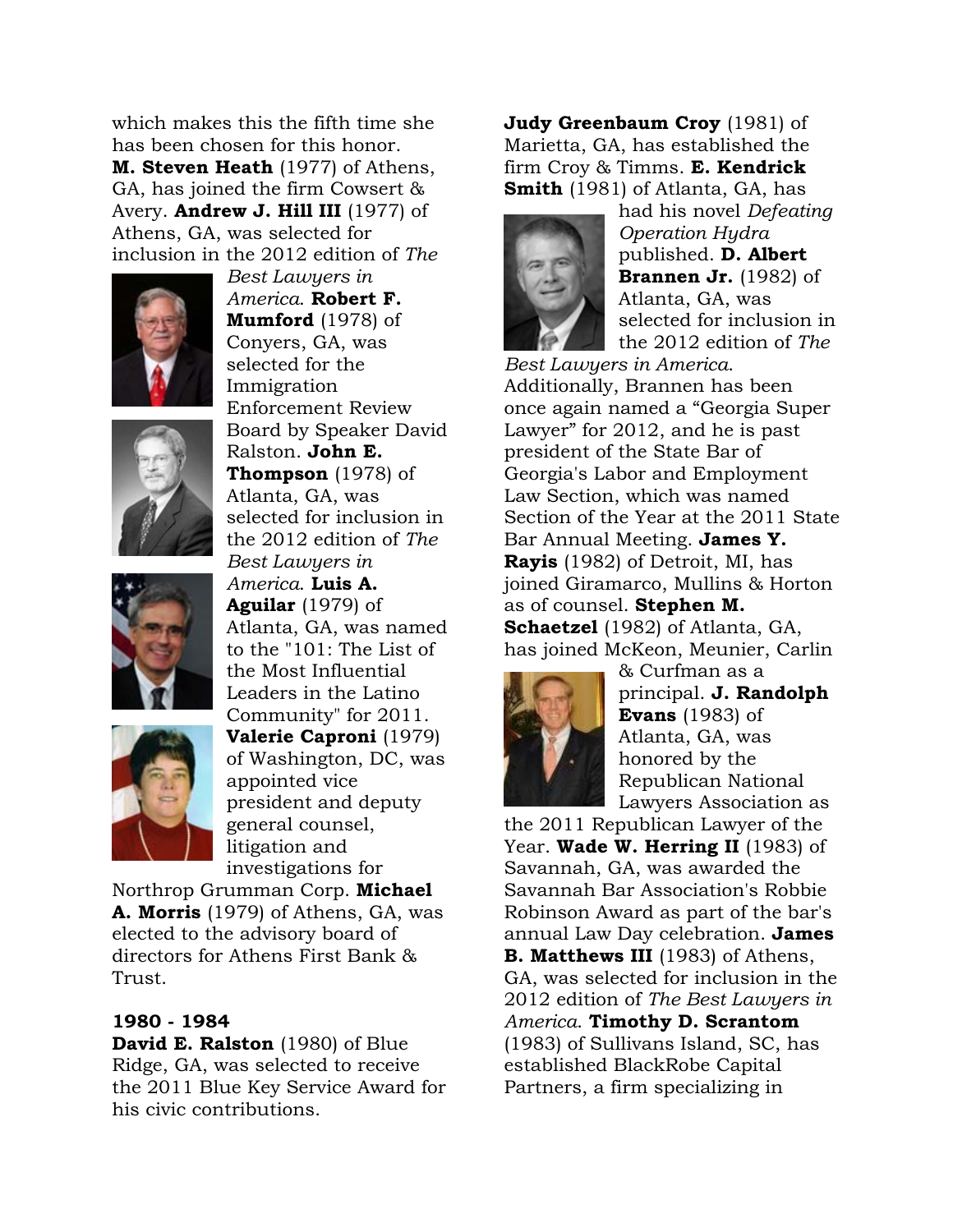



third-party litigation funding. **Gregory A. Adams** (1984) of Stone Mountain, GA, was sworn into the Georgia Commission on Dispute Resolution. **Thomas L. Cohen** (1984) of Atlanta, GA, has established his own law firm. **Carolyn Hoye Enichen** (1984) of

Boulder, CO, has joined the firm Dietze & Davis and will practice in the criminal and family law areas. **Julia A. Kerestine** (1984) of Lantana, TX, has established her



own law firm. **W. Scott Sorrels** (1984) of Alpharetta, GA, has received the 2011 Silver Buffalo Award, the Boy Scouts of America's highest commendation

that is given to individuals who contribute noteworthy and extraordinary youth service on a national basis.

### **1985 - 1989**

**David J. Blevins** (1985) of Cohutta, GA, was named to the State Personnel Board by Gov. Nathan Deal. **Robert P. Hall III** (1985) of Washington, DC, has joined the General Electric Company as senior manager and counsel for U.S. government relations and policy. **Robert O. Ball III** (1986) of Atlanta, GA, has joined RapidBuyr, a business-to-business daily deal site, as chief financial officer and executive vice president of corporate development. **William V. Custer IV**  (1986) of Conyers, GA, has received

the Paul H. Chapman Award from the Foundation for Improvement of Justice for his pro bono work that overturned a murder conviction. **David G. Perryman** (1986) of Atlanta, GA, has joined Ballard



Spahr as of counsel. **James B. Ellington**  (1987) of Evans, GA, was selected for inclusion in the 2012 edition of *The Best Lawyers in America*.

**Narayana R. "Rao" Rampilla**  (LL.M. 1987) of New York, NY, has been cast in the Adam Sandler movie "I Hate You Dad" that will be released in 2012. **Dean W. Russell**  (1987) of Atlanta, GA, has received the Atlanta Legal Aid Society's Pro Bono Volunteer of the Year award for his work with the Grandparent/Relative Caregiver Project. **Donna Avans Seagraves**  (1987) of Athens, GA, was named to the Georiga Public Defender Standards Council by Gov. Nathan Deal. **Steve C. Jones** (1988) of Atlanta, GA, was selected to serve as president of the UGA Alumni



Association for 2011 - 2013. **Gerald R. Weber Jr.** (1989) of Atlanta, GA, was honored by the American Constitution Society's Georiga chapter at its annual

awards reception on Oct. 5, 2011, by receiving the inaugural ACS Atlanta Lawyer's Chapter Legal Legend Award.

### **1990 - 1994**

**Michael J. Hannan III** (1990) of Duluth, GA, has joined the Weathington Firm as a partner.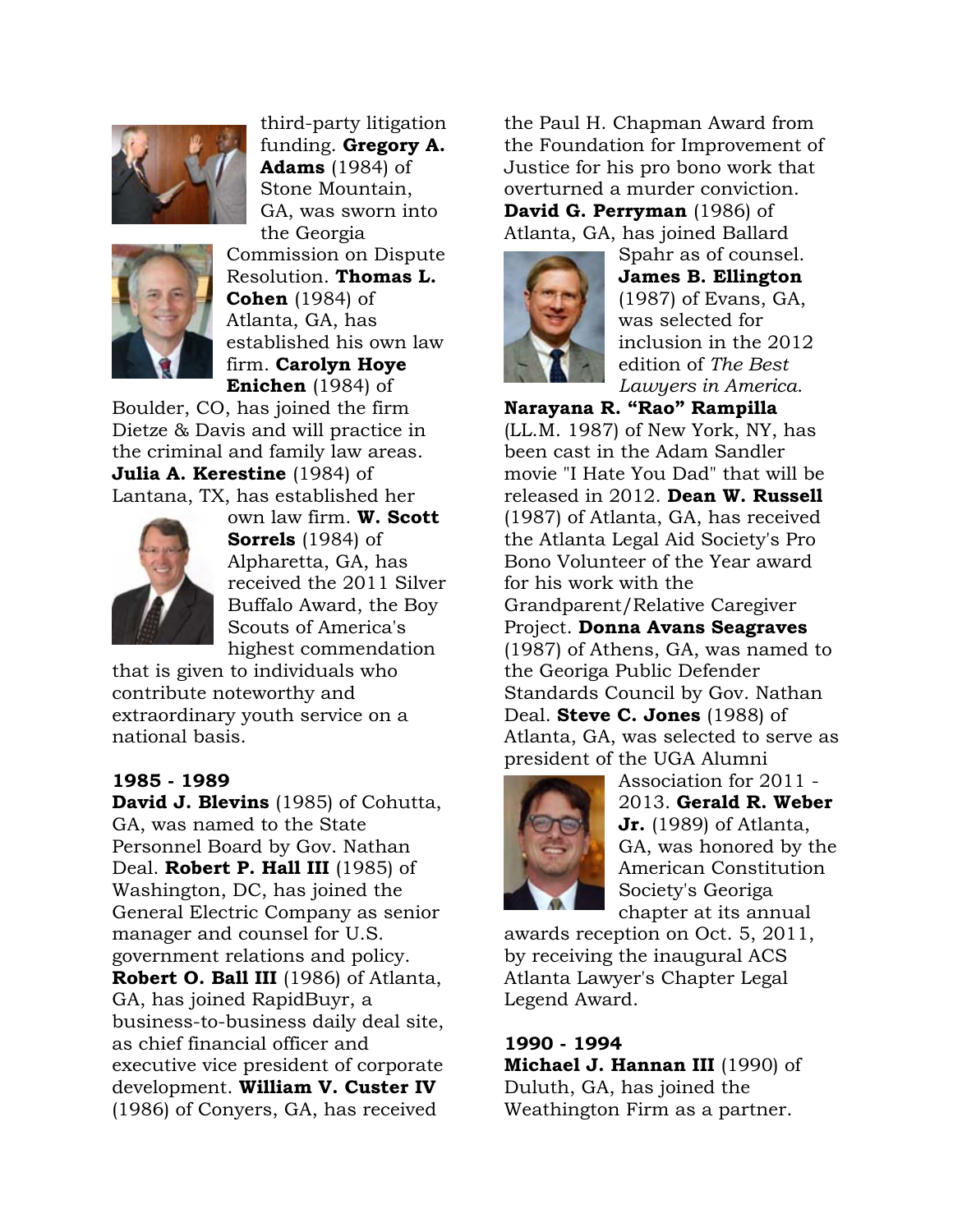**John D. Cole** (1991) of Charlotte, NC, has joined the firm Nexsen Pruet as a member. **Matthew J. Vandenack** (1991) of Omaha, NE, has joined the Bank of America in Chicago as a wealth strategist working in the private banking and investment group of Merrill. **Wayne R. Allen** (1992) of Douglasville, GA, was elected by the Legislative Services Committee as legislative counsel for the Georgia General Assembly. **Thomas C. Rawlings**  (1992) of Atlanta, GA, was profiled in the September issue of *Georgia Magazine* for his work as director of a field office for the International Justice Mission in Guatemala City. **Bryan W. Bockhop** (1994) of Snellville, GA, has joined the firm



Arnall Golden & Gregory. **James V. Painter** (1994) of Augusta, GA, was selected for inclusion in the 2012 edition of *The Best Lawyers in* 

*America*.

### **1995 - 1999**

**David L. Fenstermacher, Jr.** (1995) of Atlanta, GA, has joined the firm Hunter Maclean as counsel in the corporate/healthcare practice group. **Donna Negus Crawford**  (1996) of Douglasville, GA, has



established her own law firm. **J. Benedict Hartman** (1996) of St. Simons Island, GA, has joined the firm Hunter Maclean as a partner. **John S. Mills** (1996) of

Tallahassee, FL, has established his own law firm. **Holly A. Pierson**  (1996) of Atlanta, GA, has received

the Paul H. Chapman Award from the Foundation for the Improvement of Justice for her pro bono work that overturned a murder conviction. **Christy E. Calbos** (1997) of Atlanta, GA, has established her own law firm. **W. Brad Carver** (1997) of Atlanta, GA, was selected for inclusion in the 2011 *Georgia Trend*'s list of "40 Under 40: Georgia's Best & Brightest." **Michael L. Goldberg** (1997) of Atlanta, GA, was selected for inclusion in the "On the Rise: Top 40 under 40" list published by the *Daily Report*. **Jessica L. Heywood** (1997) of Washington, D.C., has joined the University of Georgia School of Law as a part-time instructor to coordinate the school's new Washington, D.C., Semester in Practice program. **Lisa R. Blanco**  (1998) of Atlanta, GA, has joined Energy Technology Ventures, a joint venture between GE, NRG and ConocoPhillips, as general counsel and chief compliance officer. **Aaron J. Johnson** (1999) of Cedar Park, TX, won the election for the Leader



ISD Place 6 school board seat. **Reginald M. Jones** (1999) of Hamilton, VA, has joined the firm Fox Rothschild as an equity partner responsible for

chairing the firm's newly formed national federal government contracts and procurement practice group. **Elizabeth Weeks Leonard**  (1999) of Athens, GA, has joined the Univeristy of Georgia School of Law as an associate professor teaching torts and health law survey. Her additional teaching and research interests include health care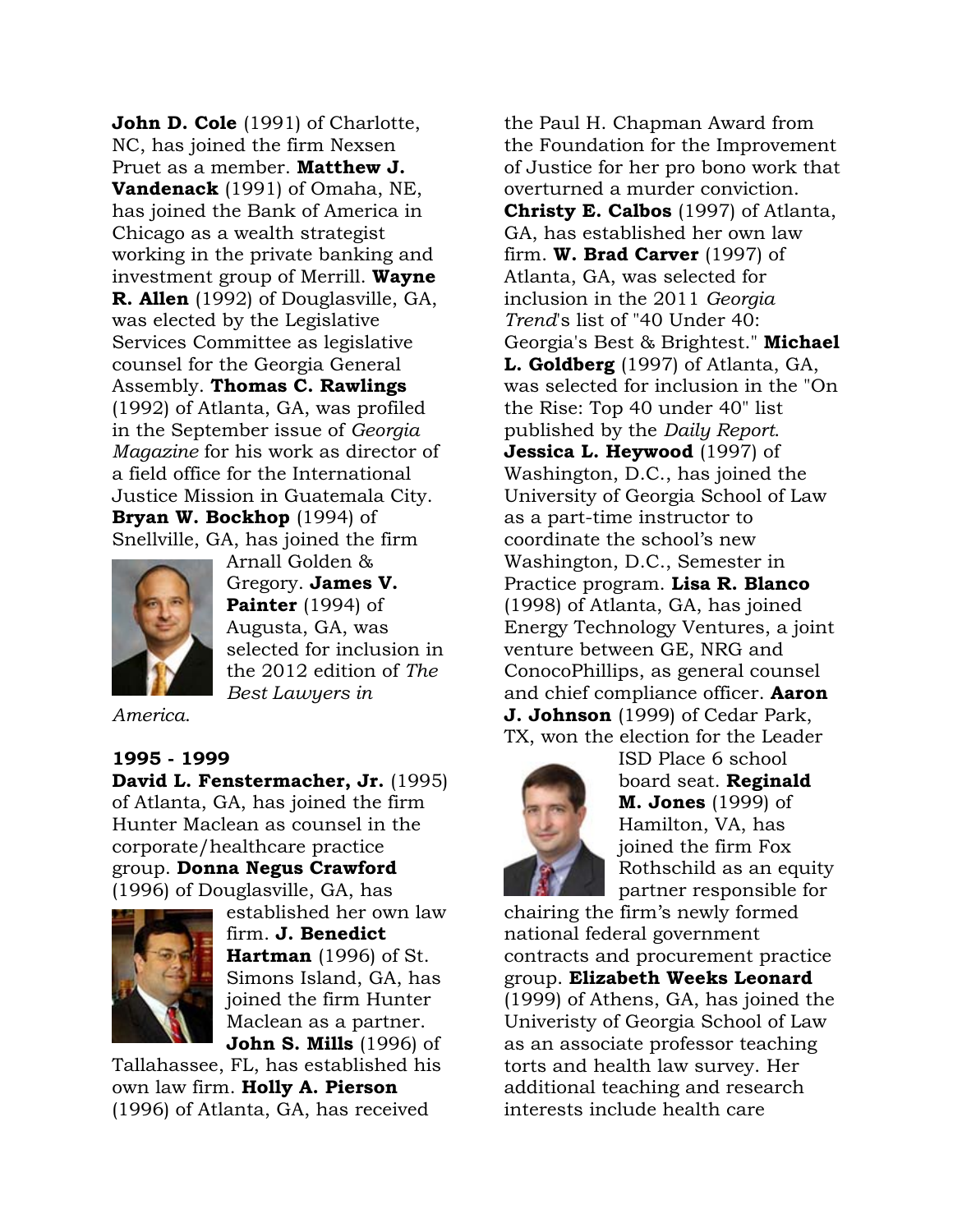financing and regulation, and public health law. **Steven L. Park** (1999) of Atlanta, GA, has joined the firm Paul Hastings as a partner. **Alon H. Price** (1999) of Atlanta, GA, has joined Huron Consulting Group as a project consultant.

#### **2000 - 2004**



**Patrick N. Millsaps**  (2000) of Camilla, GA, was selected for inclusion in the 2011 *Georgia Trend*'s list of "40 Under 40: Georgia's Best & Brightest."

Additionally, Millsaps recently joined the firm Hall Booth Smith & Slover as a partner in the firm's litigation and transactional practice areas. He will work primarily from



the firm's Albany and Atlanta offices. **Shelley A. Senterfitt**  (2000) of Atlanta, GA, has received the Gender Justice Award from the Georgia Commission on

Family Violence. **Charles J. Bethel**  (2001) of Dalton, GA, was selected to receive the 2011 Blue Key Young Alumnus Award. **Heather Belin DeGaetano** (2001) of Chattanooga, TN, has become an adjunct faculty member in the political science department of the University of Tennesse at Chattanooga. **Christopher C. Nichols** (2001) of Bishop, GA, has established his own law firm. **Chandler P. Thompson**  (2001) of Salt Lake City, UT, has joined the firm Akerman Senterfitt as a shareholder. **Ramona Murphy Bartos** (2002) of Rincon, GA, was selected as deputy state historic

preservation officer and adminstrator of the North Carolina State Historic Preservation Office in Raleigh, NC. **Aretha V. Blake** (2002) of Charlotte, NC, has joined the Charlotte School of Law as the director of the Center for

Professional





Development. **J. Christopher Driver**  (2002) of Augusta, GA, was selected to participate in the 2012 Columbia County Chamber of Commerce Leadership Class. **Benjamin J. Vinson**  (2002) of Atlanta, GA, was appointed to the

Immigration Enforcement Review Board by Gov. Nathan

Deal. **Alex M. Barfield** (2003) and **Kasi R. Whitaker** (2003) of Atlanta, GA, announced their marriage on July 2, 2011. **Heather M. Benham**  (2003) of Athens, GA, was selected for inclusion in "The Exceptionals 2011" list published by the *Athens Banner-Herald*. **Elizabeth Allgood Blalock** (2003) of Atlanta, GA, was promoted to general counsel with the Georgia Conservancy. **Andrew C. Evans** (2003) of Smyrna, GA, has established the firm Evans & Stickland. **Andrea G. Meucci** (2003) of Atlanta, GA, has joined the Lucas Group as an executive search



consultant in their legal division. **Christopher R. Abrego** (2004) of Atlanta, GA, celebrated with his wife Lisa Anne the birth of their daughter Sophia

Ryanne on Sept. 16, 2011.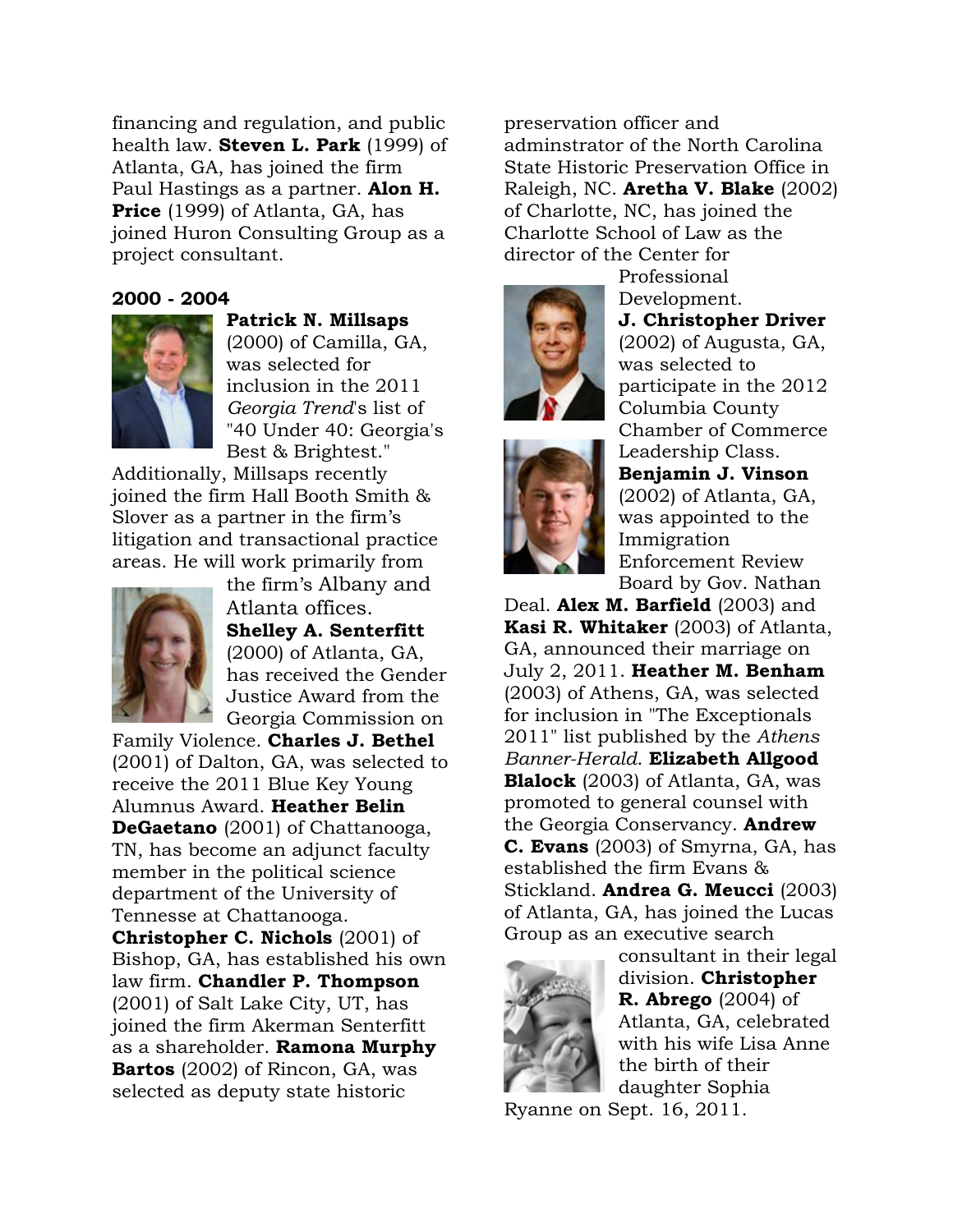Additionally, he was appointed to the Formal Advisory Opinion Board of the Georgia State Bar by State



Bar President Ken Shigley. **Amanda Eaton Ferrelle**  (2004) and **J. Rice Ferrelle Jr.** (2004) of Jacksonville, FL,

celebrated the birth of their daughter Kennedy Logan on May 29, 2011. Additionally, Rice was named partner at Murphy & Anderson. **Mary Catherine Begnaud Fudger** (2004) of Atlanta, GA, announced her marriage to Arthur Lee Fudger on June 4, 2011. **Daniel P. Hart** (2004) of Decatur, GA, has associated with the firm

Seyfarth Shaw.



**Benjamin M. Perkins**  (2004) and **Sally Haskell Perkins** (2004) of Savannah, GA, celebrated the birth of their daughter Helen Winship on Sept. 21, 2011. **Jeffrey P. Shiver**  (2004) of Atlanta, GA, was selected for inclusion in the "On the Rise: Top 40 under 40" list published by the

*Daily Report*.

### **2005 - 2009**

**Meredith Nesbitt Atwood** (2005) of Lawrenceville, GA, has associated with the firm Andersen, Tate & Carr. **Clark R. Calhoun** (2005) of Atlanta, GA, was recognized by the Atlanta Volunteer Lawyers Foundation for five years of volunteer service. **Laura Tate Kagel** (2006) of Athens, GA, has joined the University of Georgia School of Law as assistant director

of the Dean Rusk Center for International Law & Policy. **James J. Sanders** (2006) of Chicago, IL, has associated with the firm Troutman Sanders. **Terri R. Stewart** (2006) of Atlanta, GA, was chosen to become a member of the 2012 class of LEAD. **Anuj Desai**  (2007) of Atlanta, GA, was recognized by the Atlanta Volunteer Lawyers Foundation for five years of volunteer service. **Ashley Marsh Tyndal** (2007) of Atlanta, GA, celebrated with her husband Chris the birth of their daughter McClendon Bridges on Aug. 11, 2011. **M. Katherine Bates** (2008) of Atlanta, GA, celebrated with her husband Nick Panayotopoulos the birth of their son Alexander Athanasios Panayotopoulos in February of 2011. **Ernest L. Beaton IV** (2008) of St. Simons Island, GA, has associated with the Brunswick office of Hall, Booth, Smith & Slover. **Catherine Lawler Jackson** (2008) of Decatur, GA, has joined the Georgia Court of Appeals as a staff attorney. **Michael A. Melonakos**  (2008) of Atlanta, GA, continues to practice in the areas of defense, insurance and tort law with Goodman McGuffey Lindsey & Johnson where he recently won a jury trial sitting as second chair. **Shana Webb Pennywell** (2008) of Conyers, GA, celebrated with her husband Styron the birth of their daughter Emerson Grey on Jan. 29,



2011. **Efrain "Sonny" A. Poloche** (2008) of Atlanta, GA, celebrated with his wife Katie the birth

of their son Cameron Cristiano on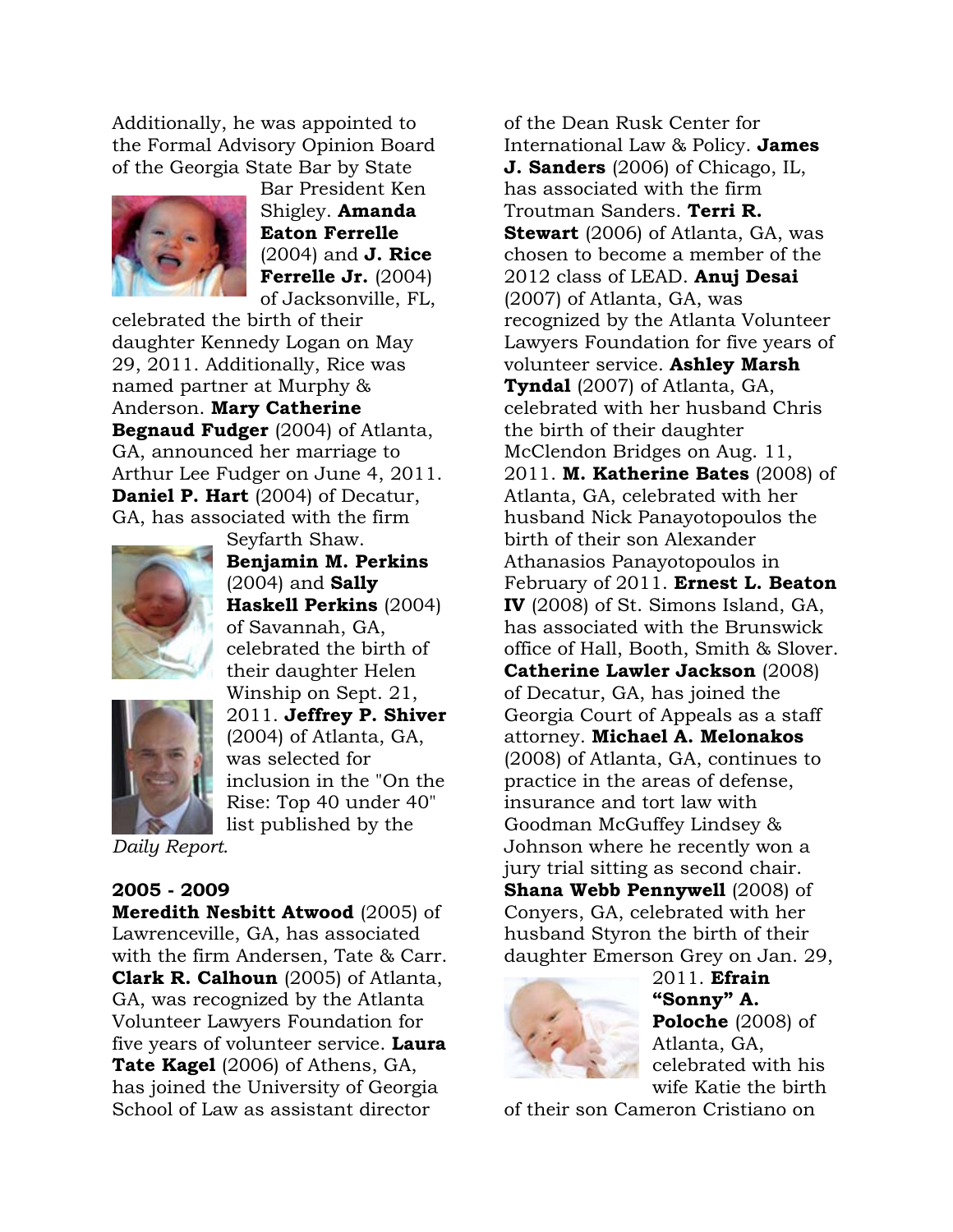July 18, 2011. **Matthew B. Stoddard** (2008) of Atlanta, GA, has joined the firm Law & Moran. **Kristen Boyd Williams** (2008) of College Park, GA, has established



her own law firm. **Benjamin R. Carlsen**  (2009) of Atlanta, GA, has completed a two year federal judicial clerkship with U.S. Bankruptcy Court

Judge Lamar W. Davis Jr., and now practices with Troutman Sanders in the firm's bankruptcy practice group. **John T. DeGenova** (2009) of Alexandria, VA, has become a judicial law clerk to U.S. District Court Judge Richard Leon for the District of Columbia. **William R. Glenn III** (2009) of San Francisco, CA, has established his own law firm. **Meghan Ryan Noblett** (2009) of Alpharetta, GA, announced her marriage to Andrew Mark Noblett on July 10, 2010. **Ryan L Ray** (2009) of Rydal, GA, has associated with the Cohan Law Group. **Melanie C. Walker** (2009) of Ringgold, GA, has associated with the firm Baker, Donelson, Bearman, Caldwell & Berkowitz. **Benny W. Yee** (2009) of Savannah, GA, has joined Gulfstream Aerospace as a tax accountant.

### **2010 - 2011**

**Theresa D. Beaton** (2010) of St. Simons Island, GA, has associated with the firm Gilbert, Harrell, Sumerford & Martin. **Pan Hu** (LL.M. 2010) of Xinyu Jiangxi, China, has joined G4S Shanghai Ltd. as a legal director. **Alison L. Lee** (2010) of Roswell, GA, has associated with the firm Lewis Brisbois Bisgarrd &

Smith. **Steven H. Lee** (2010) of Leesburg, GA, has joined the Dougherty County District Attorney's Office as assistant district attorney. **Lauren Elizabeth Smith**  (2010) of Marietta, GA, has joined the Cobb County Attorney's Office. **David S. Ballard** (2011) of Fayetteville, GA, has joined the firm Kelly, Lovett, & Blakey as a bankruptcy attorney. **M. Alex Battey** (2011) of Atlanta, GA, has associated with the firm Hall Booth Smith & Slover. **Rishi P. Chhatwal**  (2011) of Washington, D.C., has associated with the firm Sidley Austin. **Catherine H. Curlet** (2011) of Washington, D.C., has joined the U.S. Court of Appeals for the Armed Forces as a judicial law clerk for Judge Margaret A. Ryan. **Courtney M. Davis** (2011) of Watkinsville, GA, has associated with the firm Harris & Liken. **Andrea L. Dent** (2011) of Athens, GA, has associated with the Lavender Law Group. **John David Fichtner** (2011) of Marietta, GA, has joined the U.S. Court of Appeals



for the 11th Circuit as a staff attorney. **Katherine L. Holley**  (2011) of Marietta, GA, has associated with the firm Carlock, Copeland & Stair. **Tanner D. Ivie**  (2011) of Savannah,

GA, announced his marriage to Caroline Johnston Cates on Aug. 14, 2011. **Ashland Jernyl Johnson**  (2011) of Washington, D.C., has joined the National Women's Law Center as a Fellow. **Andrew J. King**  (2011) of Macon, GA, has associated with the office of James Lee Ford as a contract attorney.